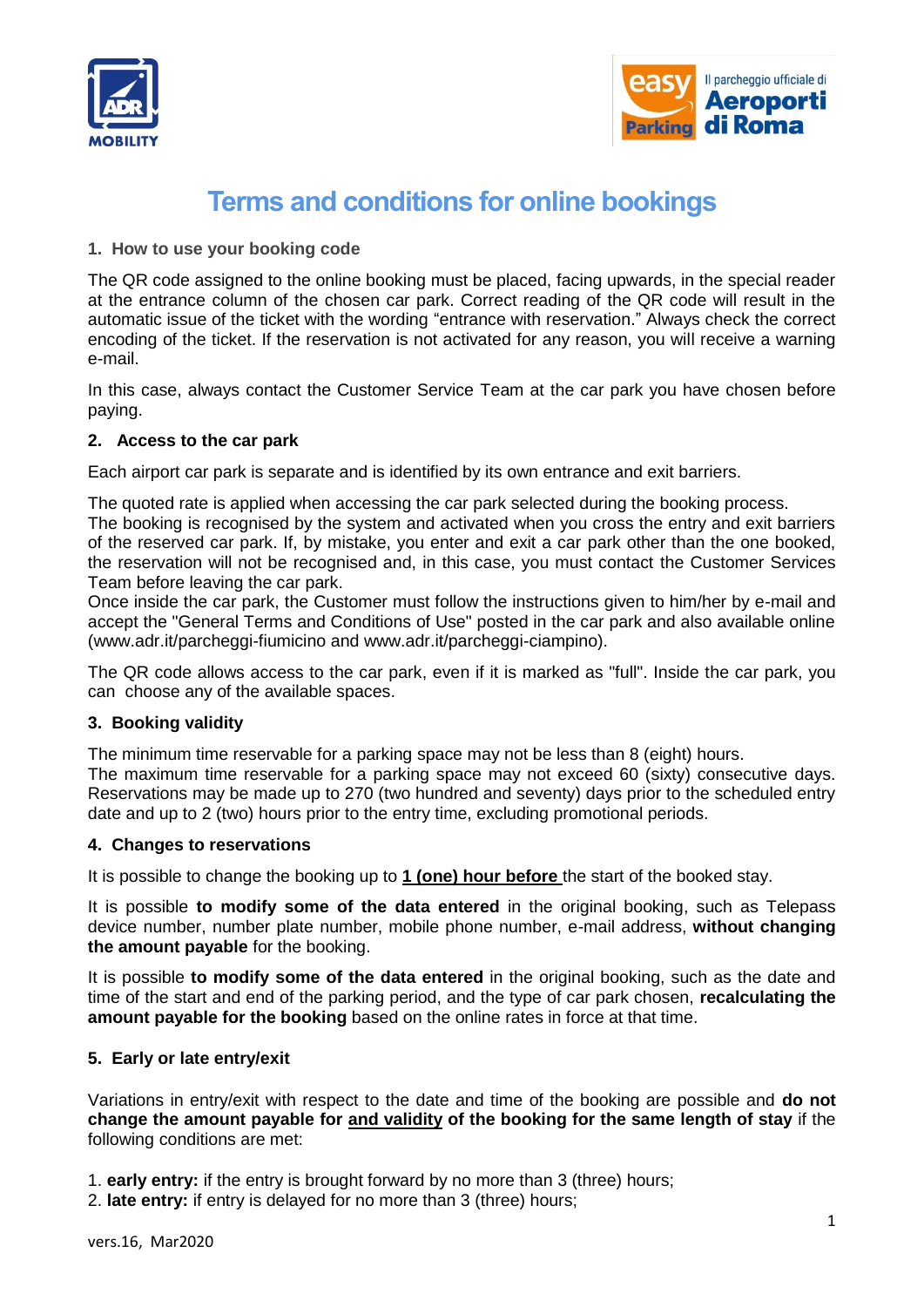



For any variations in the **duration of the stay** indicated in the booking confirmation e-mail:

- if the duration of the stay is less than that indicated in the Booking Confirmation, there will be no refund of the amount paid by the Customer at the time of booking;
- if the duration of the stay is more than 3 (three) hours longer than that indicated in the Booking Confirmation, the following **full** daily rates will apply from the third hour onwards:
	- o for Fiumicino Airport: P-Terminal ABCD 9.50 euros per day, P-Long layover uncovered 5.00 euros per day, P-Long layover covered 6.00 euros per day, P-Moto 8.00 euros per day, P-Executive T1-T3 13.50 euros per day;
	- o or for Ciampino Airport: P3-P4-P5-P6-P7 6 per day.

## **6. Public holidays**

In addition to Sundays, national holidays are also considered public holidays.

## **7. Online bookable rates**

Online booking guarantees the possibility of accessing promotional rates at a discount compared to the full rate. The rates applied vary according to the availability of places for the booking period.

## **8. Validity of the rules**

In the event of a change in these conditions, after the booking has been made and before the expected date of exit from the reserved and used car park, our customers will be duly and promptly notified by e-mail.

The quoted rate is applied when accessing the car park chosen at the time of booking.

The reservation is recognised by the system and activated when you cross the entry and exit barriers of the reserved car park. If, by mistake, you enter and exit a car park other than the one booked, the reservation will not be recognised and, in this case, you must contact the Customer Services Team before leaving the car park.

#### **9. Complaints**

In the event of a QR code malfunction, please notify the Customer Services Team **before making a payment.** Any other complaints must be made by sending an e-mail to easyparking@adrmobility.it within 30 days of the transaction. Attach the ticket and booking data to the e-mail. Easy Parking guarantees that you will have had your complaint resolved within 30 days.

#### **10. Methods of payment for parking**

It is possible to pay for parking in different ways:

- In cash, at the automated cash machines and at Customer Services
- By credit card, at all automated cash machines, exit columns and at Customer Services)
- By credit card, at all automated cash machines, exit columns and at Customer Services)
- By prepaid credit card, at all automated cash machines, exit columns and at Customer Services)
- Telepass, dedicated lanes.